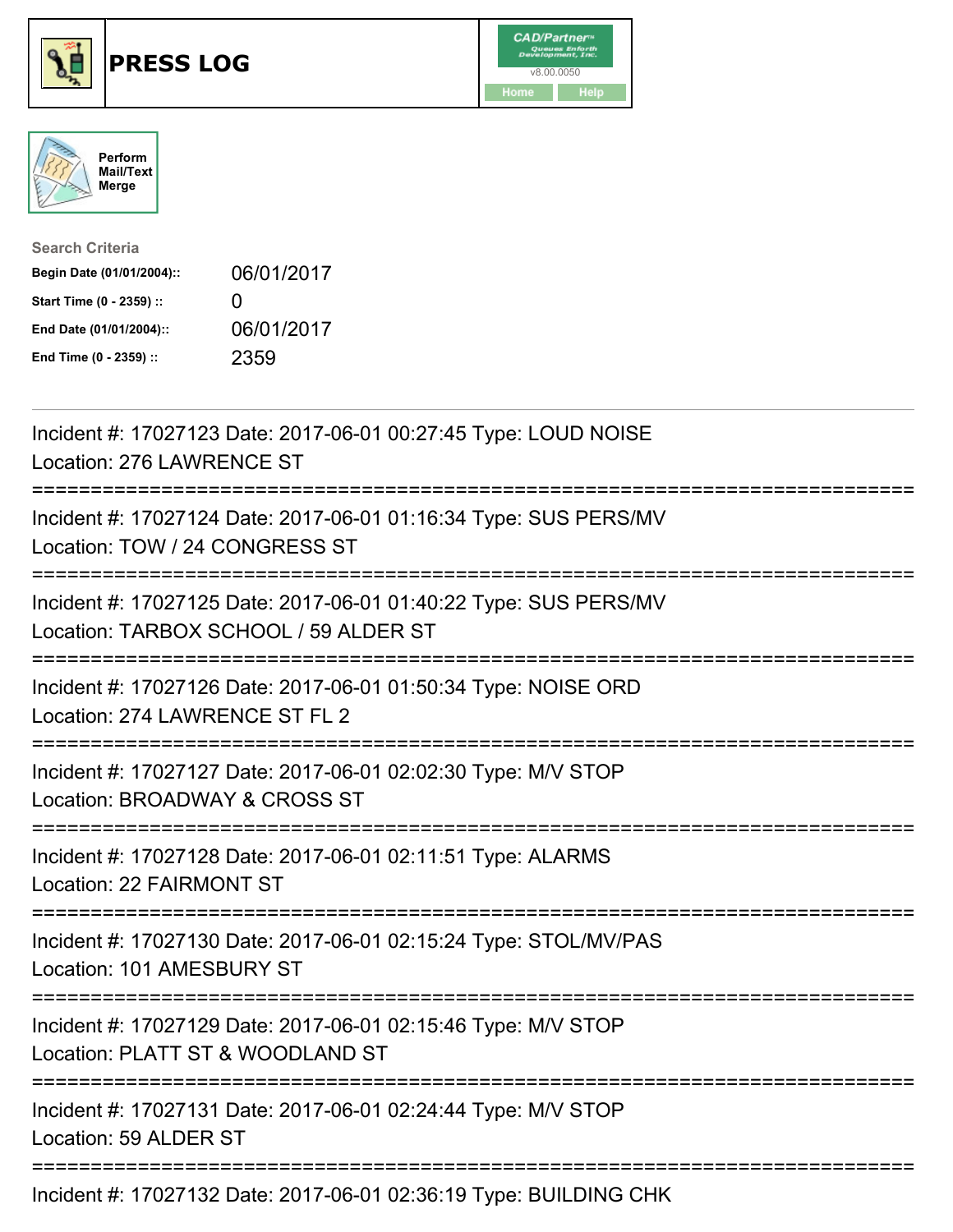| Location: BROADWAY TIRE INC / 456 BROADWAY                                                                                     |
|--------------------------------------------------------------------------------------------------------------------------------|
| Incident #: 17027133 Date: 2017-06-01 02:45:38 Type: M/V STOP<br>Location: 202 WILLOW ST                                       |
| Incident #: 17027134 Date: 2017-06-01 02:47:13 Type: ALARMS<br>Location: SUPER LIQUORS / 35 S BROADWAY                         |
| Incident #: 17027135 Date: 2017-06-01 02:47:45 Type: M/V STOP<br>Location: 399 CANAL ST<br>:================================== |
| Incident #: 17027136 Date: 2017-06-01 02:51:20 Type: STOL/MV/PAS<br>Location: 54 MARSTON ST                                    |
| Incident #: 17027137 Date: 2017-06-01 02:55:52 Type: M/V STOP<br>Location: FRANKLIN ST & LOWELL ST<br>================         |
| Incident #: 17027138 Date: 2017-06-01 03:19:16 Type: THREATS<br>Location: 11 SUMMER ST                                         |
| Incident #: 17027139 Date: 2017-06-01 03:27:41 Type: B&E/PROG<br>Location: 53 MELVIN ST #10 FL 12                              |
| Incident #: 17027140 Date: 2017-06-01 03:54:45 Type: M/V STOP<br>Location: AMESBURY ST & LOWELL ST                             |
| Incident #: 17027141 Date: 2017-06-01 04:14:57 Type: M/V STOP<br>Location: DORCHESTER ST & S UNION ST                          |
| Incident #: 17027142 Date: 2017-06-01 04:50:43 Type: DISTURBANCE<br>Location: 133 BENNINGTON ST FL 2                           |
| Incident #: 17027143 Date: 2017-06-01 05:04:54 Type: DRUG OVERDOSE<br>Location: 17 WYMAN ST FL 2                               |
| Incident #: 17027144 Date: 2017-06-01 05:11:26 Type: M/V STOP<br>Location: 67 NEWTON ST                                        |
| Incident #: 17027145 Date: 2017-06-01 05:35:25 Type: M/V STOP<br>Location: ANDOVER ST & NEWTON ST                              |
| Incident #: 17027146 Date: 2017-06-01 05:58:59 Type: SUS PERS/MV                                                               |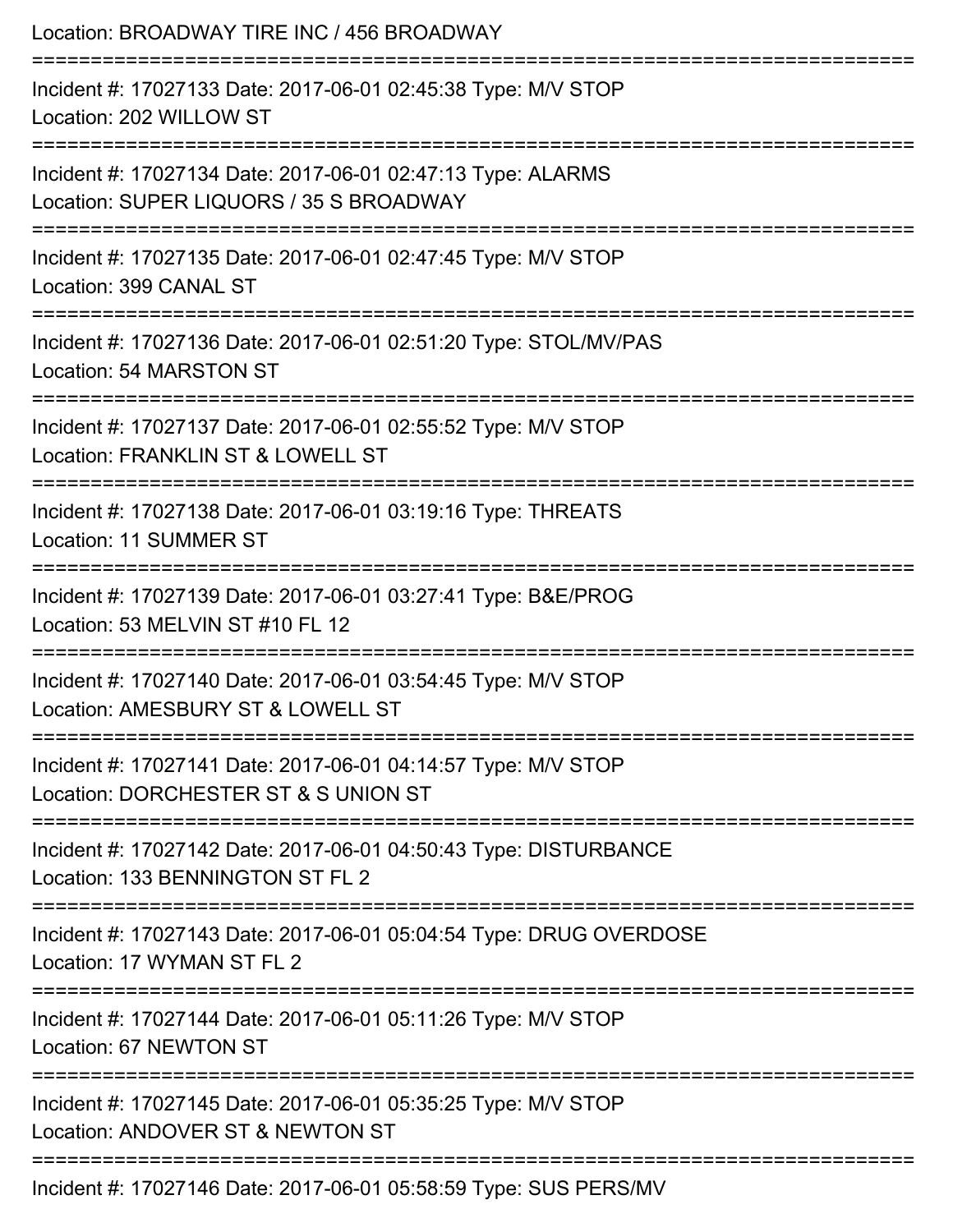| Incident #: 17027147 Date: 2017-06-01 06:31:09 Type: LARCENY/MV/PAST<br>Location: 54 MARSTON ST          |
|----------------------------------------------------------------------------------------------------------|
| Incident #: 17027148 Date: 2017-06-01 06:31:58 Type: M/V STOP<br>Location: PARK ST & SPRUCE ST           |
| Incident #: 17027149 Date: 2017-06-01 06:42:43 Type: MEDIC SUPPORT<br>Location: 18 BELLEVUE ST           |
| Incident #: 17027150 Date: 2017-06-01 07:12:23 Type: MAL DAMAGE<br>Location: SHOTS FIRED / 2 RAILROAD ST |
| Incident #: 17027151 Date: 2017-06-01 07:13:41 Type: PARK & WALK<br>Location: 205 BROADWAY               |
| Incident #: 17027152 Date: 2017-06-01 07:27:20 Type: ALARMS<br>Location: OSCAR MARKET / 352 HAMPSHIRE ST |
| Incident #: 17027153 Date: 2017-06-01 07:30:59 Type: TOW OF M/V<br>Location: 59 MILTON ST                |
| Incident #: 17027154 Date: 2017-06-01 07:37:43 Type: M/V STOP<br>Location: BROADWAY                      |
| Incident #: 17027155 Date: 2017-06-01 07:44:09 Type: ABAND MV<br>Location: TOW / CYPRESS ST & JASPER ST  |
| Incident #: 17027156 Date: 2017-06-01 07:57:31 Type: M/V STOP<br>Location: S UNION ST & SALEM ST         |
| Incident #: 17027157 Date: 2017-06-01 07:59:28 Type: EXTRA SURVEIL<br>Location: FERRY ST & SUMNER AV     |
| Incident #: 17027158 Date: 2017-06-01 08:11:48 Type: TOW OF M/V<br>Location: 128 ALLSTON ST              |
| Incident #: 17027159 Date: 2017-06-01 08:12:48 Type: ASSSIT OTHER PD<br>Location: 283 PROSPECT ST        |
| Incident #: 17027160 Date: 2017-06-01 08:17:46 Type: TOW OF M/V                                          |

 $L = L L L L L L R$  MUSEUM SQ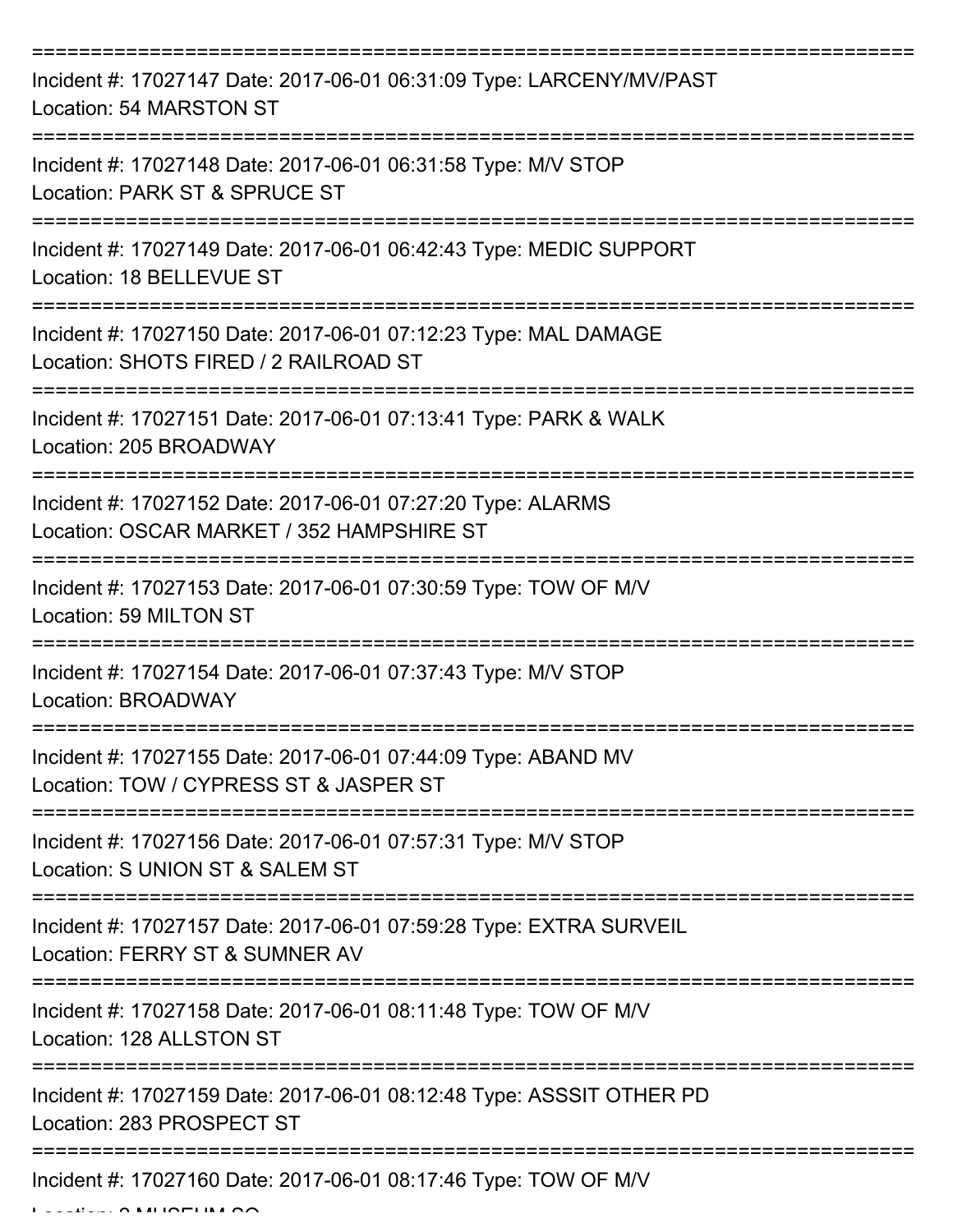| Incident #: 17027161 Date: 2017-06-01 08:44:33 Type: TOW OF M/V<br>Location: 2 MUSEUM SQ                                |
|-------------------------------------------------------------------------------------------------------------------------|
| Incident #: 17027162 Date: 2017-06-01 08:46:11 Type: ALARMS<br>Location: 917 ESSEX ST                                   |
| Incident #: 17027163 Date: 2017-06-01 08:51:00 Type: M/V STOP<br>Location: 33 S BROADWAY                                |
| Incident #: 17027164 Date: 2017-06-01 08:57:19 Type: TOW OF M/V<br>Location: 80 BODWELL ST                              |
| Incident #: 17027165 Date: 2017-06-01 09:26:04 Type: TOW OF M/V<br>Location: 2XA895 / 279 ERVING AV                     |
| Incident #: 17027166 Date: 2017-06-01 09:26:50 Type: INVESTIGATION<br>Location: 33 JUNIPER ST #2R                       |
| Incident #: 17027167 Date: 2017-06-01 09:28:16 Type: TOW OF M/V<br>Location: 33 N PARISH RD                             |
| Incident #: 17027168 Date: 2017-06-01 09:28:18 Type: SUICIDE ATTEMPT<br>Location: PENTUCKETT MEDICAL / 500 MERRIMACK ST |
| Incident #: 17027169 Date: 2017-06-01 09:37:57 Type: DISTURBANCE<br>Location: 200 COMMON ST                             |
| Incident #: 17027170 Date: 2017-06-01 09:46:16 Type: AUTO ACC/NO PI<br>Location: 274 PROSPECT ST                        |
| Incident #: 17027171 Date: 2017-06-01 09:55:42 Type: M/V STOP<br>Location: 50 ESSEX ST                                  |
| Incident #: 17027172 Date: 2017-06-01 09:57:07 Type: M/V STOP<br>Location: OLIVER SCHOOL / 183 HAVERHILL ST             |
| Incident #: 17027173 Date: 2017-06-01 10:00:27 Type: PARK & WALK<br>Location: BRADFORD ST & BROADWAY                    |
| Incident #: 17027174 Date: 2017-06-01 10:01:00 Type: TOW OF M/V                                                         |

Location: EVOUANICE ST & MVDTI E ST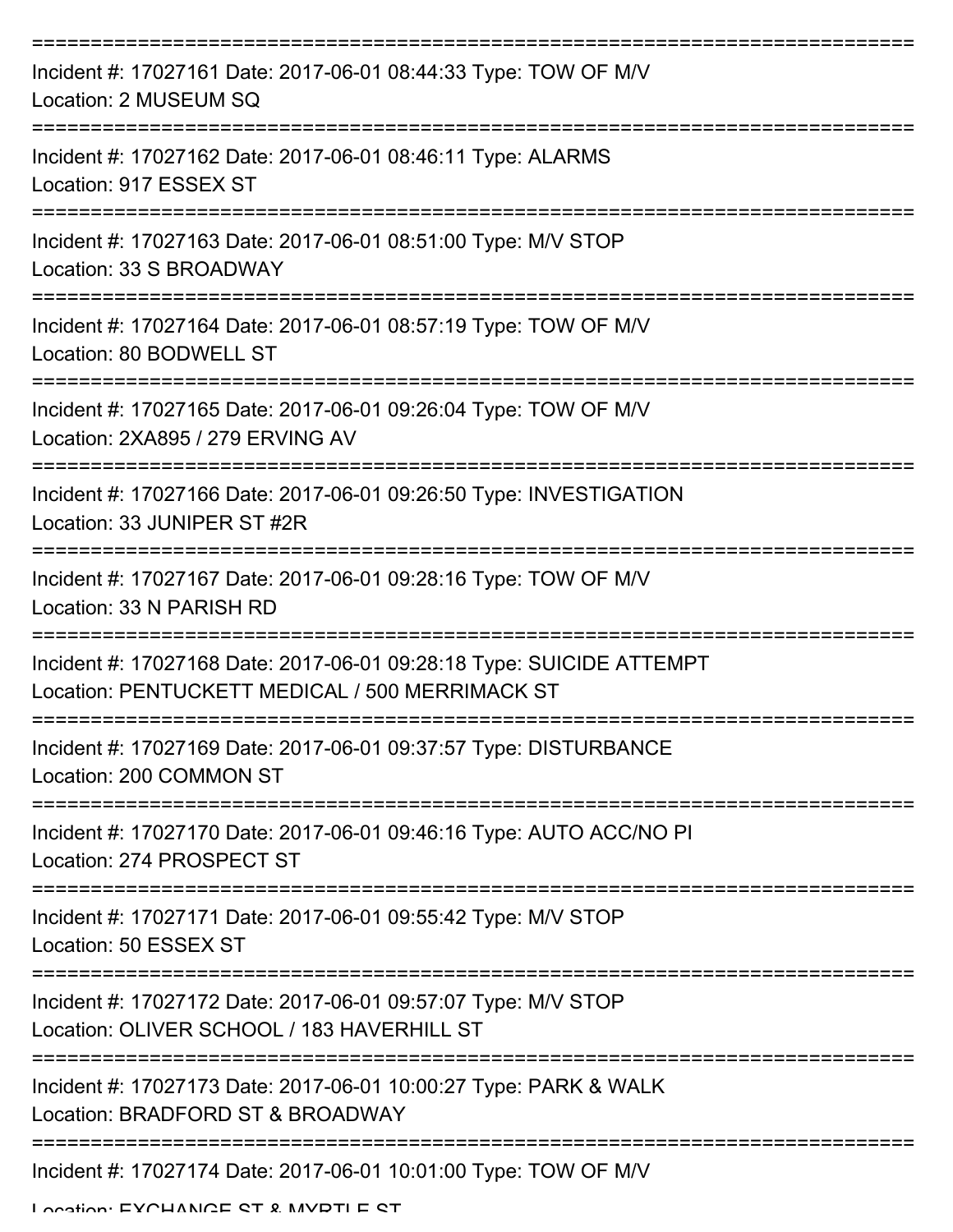| Incident #: 17027175 Date: 2017-06-01 10:04:02 Type: DISTURBANCE<br>Location: 292 HAMPSHIRE ST                      |
|---------------------------------------------------------------------------------------------------------------------|
| Incident #: 17027176 Date: 2017-06-01 10:14:53 Type: M/V STOP<br><b>Location: LORING ST</b>                         |
| Incident #: 17027177 Date: 2017-06-01 10:21:30 Type: M/V STOP<br>Location: 7LGM90 / HALL ST & PARK ST               |
| Incident #: 17027178 Date: 2017-06-01 10:34:00 Type: INVESTIGATION<br>Location: 370 BROADWAY                        |
| Incident #: 17027179 Date: 2017-06-01 10:43:19 Type: CK WELL BEING<br>Location: 41 BERKELEY ST #23                  |
| Incident #: 17027180 Date: 2017-06-01 10:46:34 Type: M/V STOP<br>Location: S UNION ST & SALEM ST                    |
| Incident #: 17027181 Date: 2017-06-01 10:48:32 Type: M/V STOP<br>Location: 19 HANCOCK ST                            |
| Incident #: 17027183 Date: 2017-06-01 10:51:00 Type: MAL DAMAGE<br>Location: 321 E HAVERHILL ST                     |
| Incident #: 17027182 Date: 2017-06-01 10:51:07 Type: RECOV/STOL/MV<br>Location: BREEN SCHOOL / 114 OSGOOD ST        |
| Incident #: 17027184 Date: 2017-06-01 10:52:26 Type: SUS PERS/MV<br>Location: FARRAH FUNERAL HOME / 170 LAWRENCE ST |
| Incident #: 17027185 Date: 2017-06-01 11:03:42 Type: A&B PROG<br>Location: 486 ESSEX ST                             |
| Incident #: 17027186 Date: 2017-06-01 11:06:36 Type: UNWANTEDGUEST<br>Location: 200 COMMON ST                       |
| Incident #: 17027187 Date: 2017-06-01 11:12:52 Type: INVESTIGATION<br>Location: 233 JACKSON ST                      |
| Incident #: 17027188 Date: 2017-06-01 11:15:48 Type: TOW OF M/V<br>Location: 169 HAVERHILL ST                       |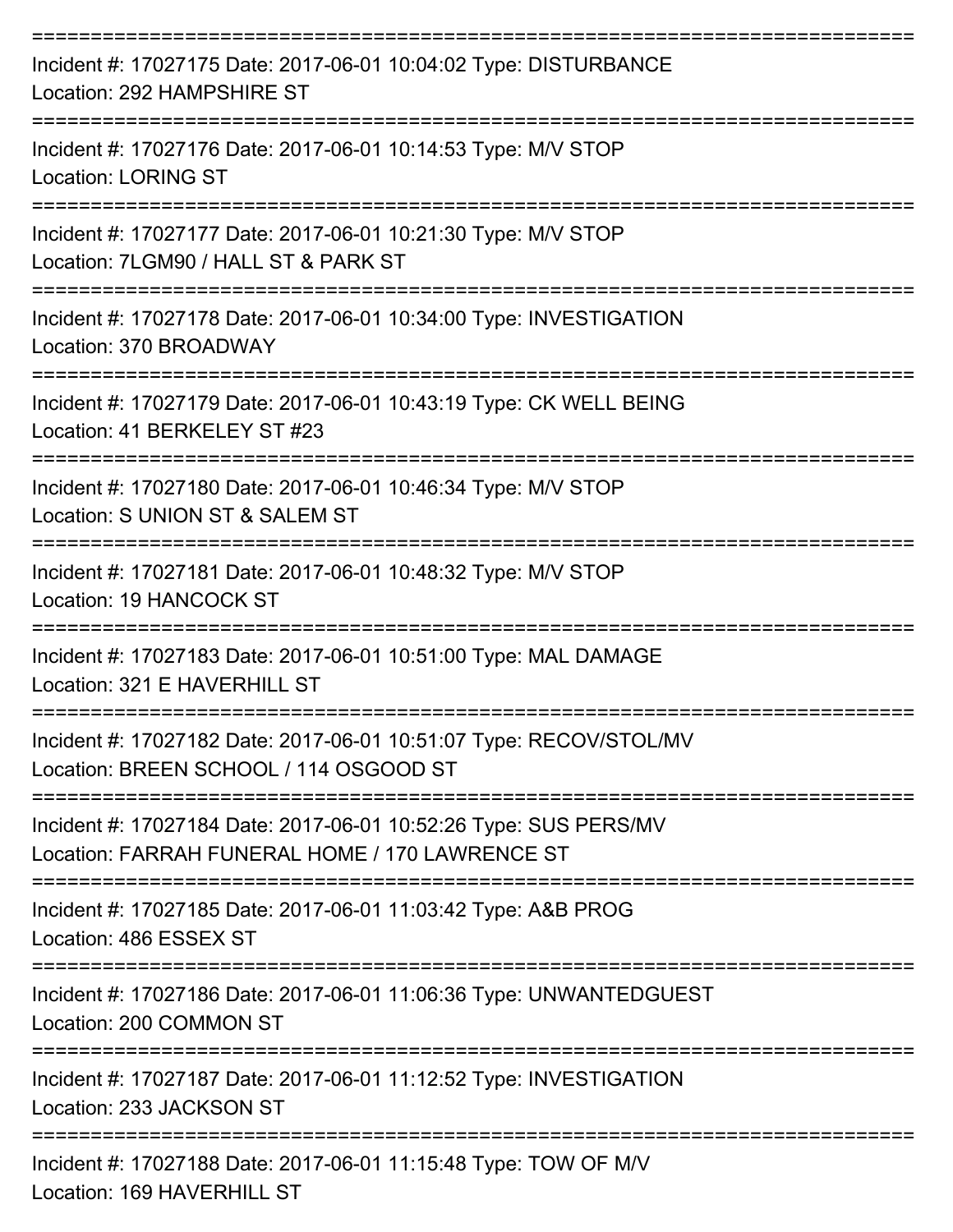| Incident #: 17027189 Date: 2017-06-01 11:24:45 Type: M/V STOP<br>Location: CANAL ST & UNION ST                                                  |
|-------------------------------------------------------------------------------------------------------------------------------------------------|
| :==============================<br>Incident #: 17027190 Date: 2017-06-01 11:29:34 Type: TOW OF M/V<br>Location: 6YL283 / APPLETON ST & ESSEX ST |
| Incident #: 17027191 Date: 2017-06-01 11:31:39 Type: M/V STOP<br>Location: 317TS8 / ESSEX ST & NEWBURY ST<br>:==========================        |
| Incident #: 17027192 Date: 2017-06-01 11:32:52 Type: SEIZED PROP<br>Location: FROST SCHOOL / 33 HAMLET ST                                       |
| Incident #: 17027193 Date: 2017-06-01 11:47:25 Type: M/V STOP<br>Location: BROADWAY & VALLEY ST<br>====================================         |
| Incident #: 17027194 Date: 2017-06-01 11:56:41 Type: ALARM/BURG<br>Location: 98 BRADFORD ST #A                                                  |
| Incident #: 17027195 Date: 2017-06-01 11:58:27 Type: M/V STOP<br>Location: HAVERHILL ST & LAWRENCE ST                                           |
| Incident #: 17027196 Date: 2017-06-01 12:06:48 Type: 209A/SERVE<br>Location: 93 BOXFORD ST                                                      |
| Incident #: 17027197 Date: 2017-06-01 12:08:27 Type: TOW OF M/V<br>Location: 33 N PARISH RD                                                     |
| Incident #: 17027198 Date: 2017-06-01 12:16:25 Type: COURT DOC SERVE<br>Location: 61 BOXFORD ST                                                 |
| Incident #: 17027199 Date: 2017-06-01 12:26:28 Type: MAL DAMAGE<br>Location: 2 BENNINGTON ST #77                                                |
| Incident #: 17027201 Date: 2017-06-01 12:27:38 Type: ALARM/HOLD<br>Location: ALARM CONTRACTING / 82 DRACUT ST                                   |
| Incident #: 17027200 Date: 2017-06-01 12:28:42 Type: HIT & RUN M/V<br>Location: 606 CANAL ST                                                    |
| Incident #: 17027202 Date: 2017-06-01 12:38:02 Type: UNWANTEDGUEST<br>Location: 362 ESSEX ST #301                                               |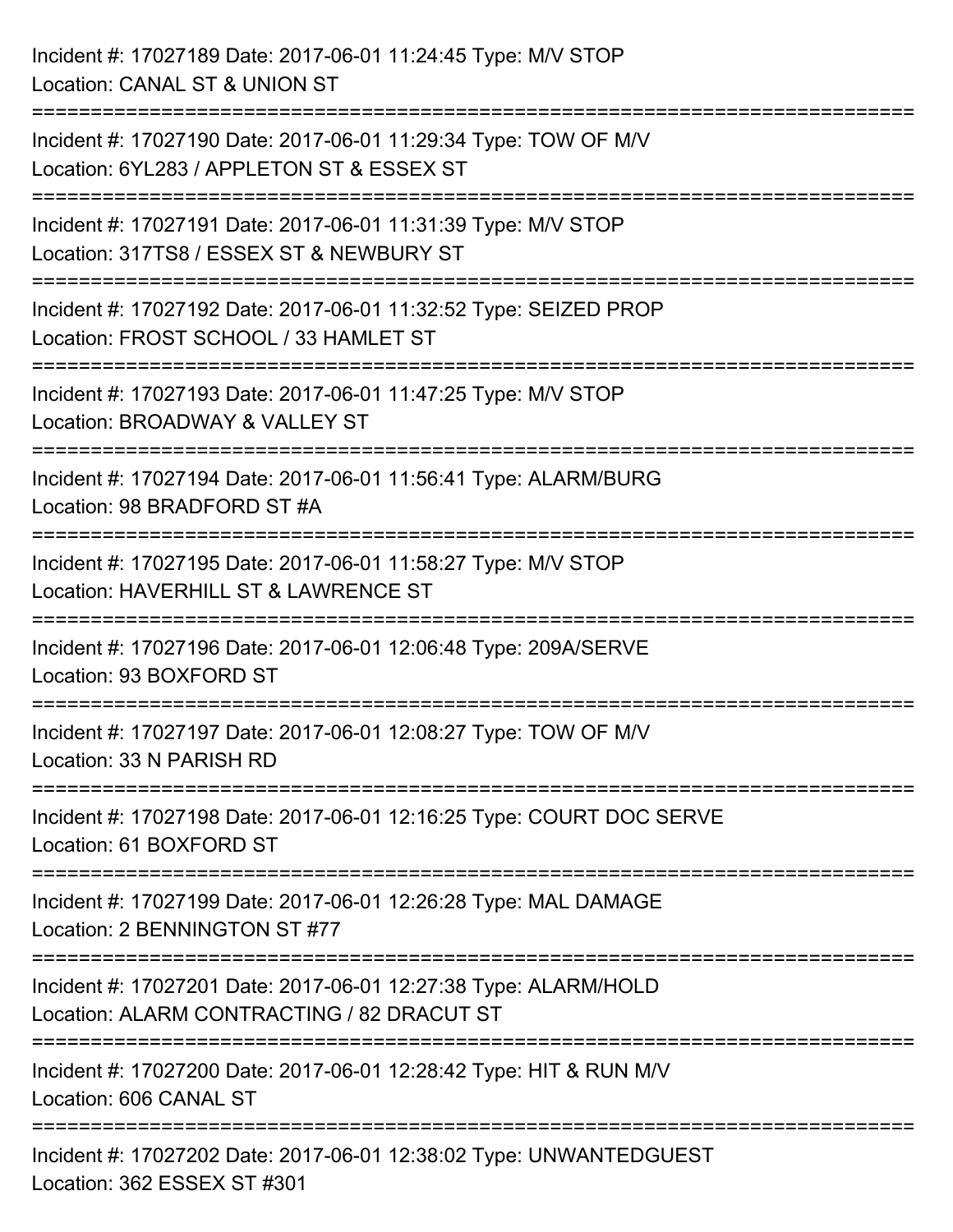| Incident #: 17027203 Date: 2017-06-01 12:44:42 Type: FRAUD<br>Location: 286 BROADWAT                                                                         |
|--------------------------------------------------------------------------------------------------------------------------------------------------------------|
| Incident #: 17027204 Date: 2017-06-01 13:00:05 Type: M/V STOP<br>Location: HAMPSHIRE ST & HAVERHILL ST                                                       |
| Incident #: 17027205 Date: 2017-06-01 13:02:25 Type: AUTO ACC/NO PI<br>Location: BAILEY ST & PARKER ST                                                       |
| Incident #: 17027206 Date: 2017-06-01 13:04:55 Type: LARCENY/PAST<br>Location: 2 MUSEUM SQ                                                                   |
| Incident #: 17027207 Date: 2017-06-01 13:10:06 Type: TOW OF M/V<br>Location: 515WJ5 / 382 CHESTNUT ST                                                        |
| Incident #: 17027208 Date: 2017-06-01 13:11:05 Type: AUTO ACC/NO PI<br>Location: 8 S BROADWAY                                                                |
| Incident #: 17027209 Date: 2017-06-01 13:13:29 Type: GENERAL SERV<br>Location: SOCIAL SECURITY OFFICE / 439 S UNION ST<br>===================<br>----------- |
| Incident #: 17027210 Date: 2017-06-01 13:29:27 Type: TOW OF M/V<br>Location: LAWRENCE ST & OAK ST                                                            |
| Incident #: 17027211 Date: 2017-06-01 13:39:19 Type: M/V STOP<br>Location: YMCA / 40 LAWRENCE ST                                                             |
| Incident #: 17027212 Date: 2017-06-01 13:52:46 Type: STOLEN PROP<br>Location: 258 EAST HAVERHILL ST                                                          |
| Incident #: 17027213 Date: 2017-06-01 13:55:10 Type: SUS PERS/MV<br>Location: 28 FLORENCE CT                                                                 |
| Incident #: 17027215 Date: 2017-06-01 13:57:33 Type: DRUG OVERDOSE<br>Location: DAISY PARK / DAISY ST                                                        |
| Incident #: 17027214 Date: 2017-06-01 13:58:27 Type: THREATS<br>Location: 27 EUTAW ST                                                                        |
| Incident #: 17027217 Date: 2017-06-01 14:10:38 Type: LOST PROPERTY<br>Location: 165 WILLOW ST                                                                |

===========================================================================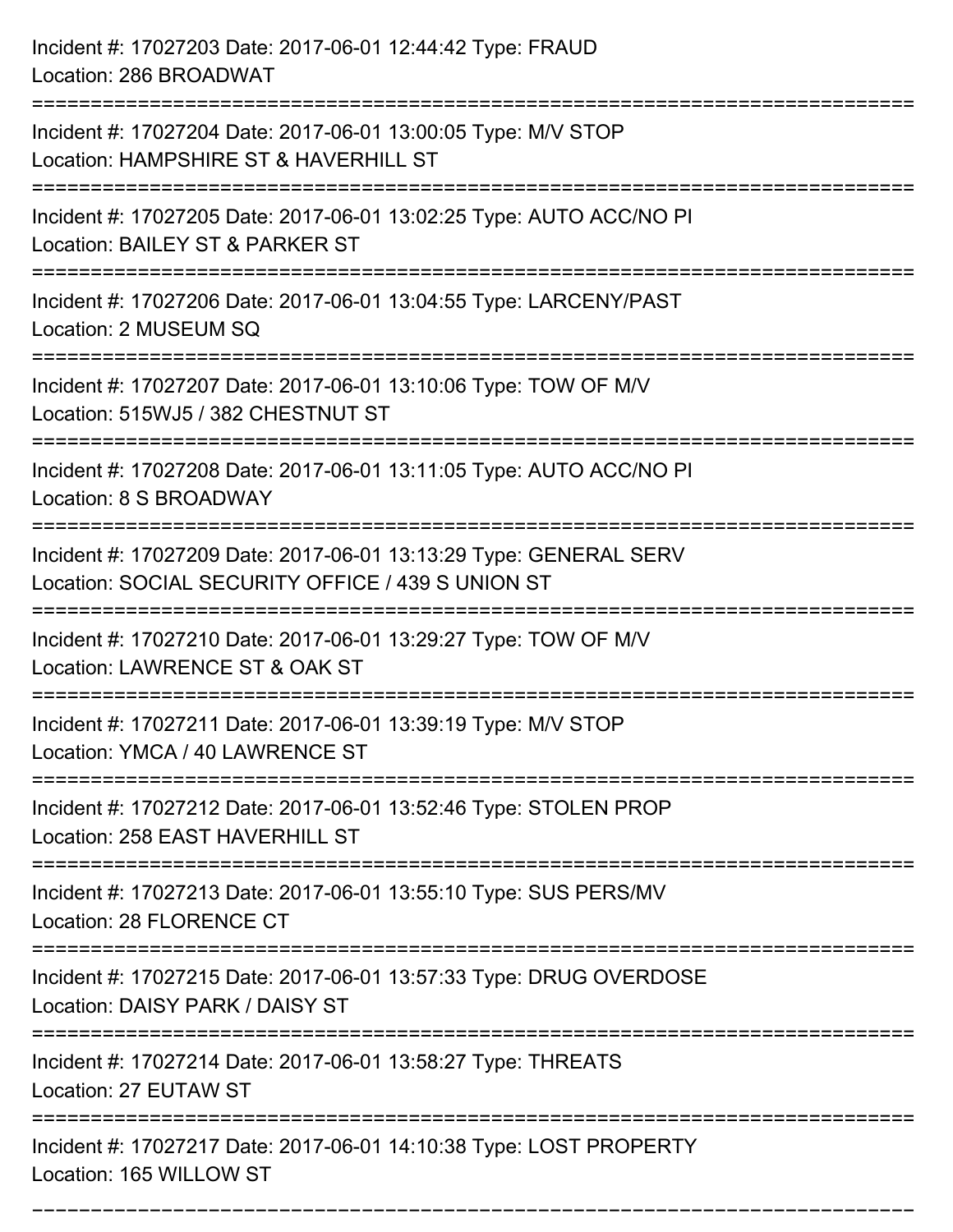| Incident #: 17027216 Date: 2017-06-01 14:11:10 Type: SEX OFF. PAST<br>Location: 90 LOWELL ST                                                                                  |
|-------------------------------------------------------------------------------------------------------------------------------------------------------------------------------|
| Incident #: 17027218 Date: 2017-06-01 14:12:02 Type: INVESTIGATION<br>Location: 113 LOWELL ST                                                                                 |
| Incident #: 17027219 Date: 2017-06-01 14:21:35 Type: SUICIDE ATTEMPT<br>Location: 600 BROADWAY #220                                                                           |
| Incident #: 17027220 Date: 2017-06-01 14:28:45 Type: AUTO ACC/NO PI<br>Location: 96 CROSS ST                                                                                  |
| Incident #: 17027221 Date: 2017-06-01 14:52:33 Type: MEDIC SUPPORT<br>Location: 455 MARKET ST<br>================================                                             |
| Incident #: 17027222 Date: 2017-06-01 14:54:10 Type: AUTO ACC/NO PI<br>Location: MARKET ST & PARKER ST<br>;=========================<br>------------------------------------- |
| Incident #: 17027223 Date: 2017-06-01 14:58:13 Type: MEDIC SUPPORT<br><b>Location: 40 LAWRENCE ST</b>                                                                         |
| Incident #: 17027224 Date: 2017-06-01 15:03:39 Type: GENERAL SERV<br>Location: 134 WEST ST                                                                                    |
| Incident #: 17027225 Date: 2017-06-01 15:07:45 Type: M/V STOP<br>Location: BROADWAY & LOWELL ST                                                                               |
| Incident #: 17027226 Date: 2017-06-01 15:09:49 Type: FIGHT<br>Location: 350 MERRIMACK ST                                                                                      |
| Incident #: 17027227 Date: 2017-06-01 15:18:13 Type: M/V STOP<br>Location: BROADWAY & LOWELL ST                                                                               |
| Incident #: 17027228 Date: 2017-06-01 15:22:59 Type: M/V STOP<br>Location: CAMBRIDGE ST & WINTHROP AV                                                                         |
| Incident #: 17027229 Date: 2017-06-01 15:23:26 Type: M/V STOP<br>Location: BROADWAY & LOWELL ST                                                                               |
| Incident #: 17027230 Date: 2017-06-01 15:29:25 Type: M/V STOP<br>Location: CAMBRIDGE ST & WINTHROP AV                                                                         |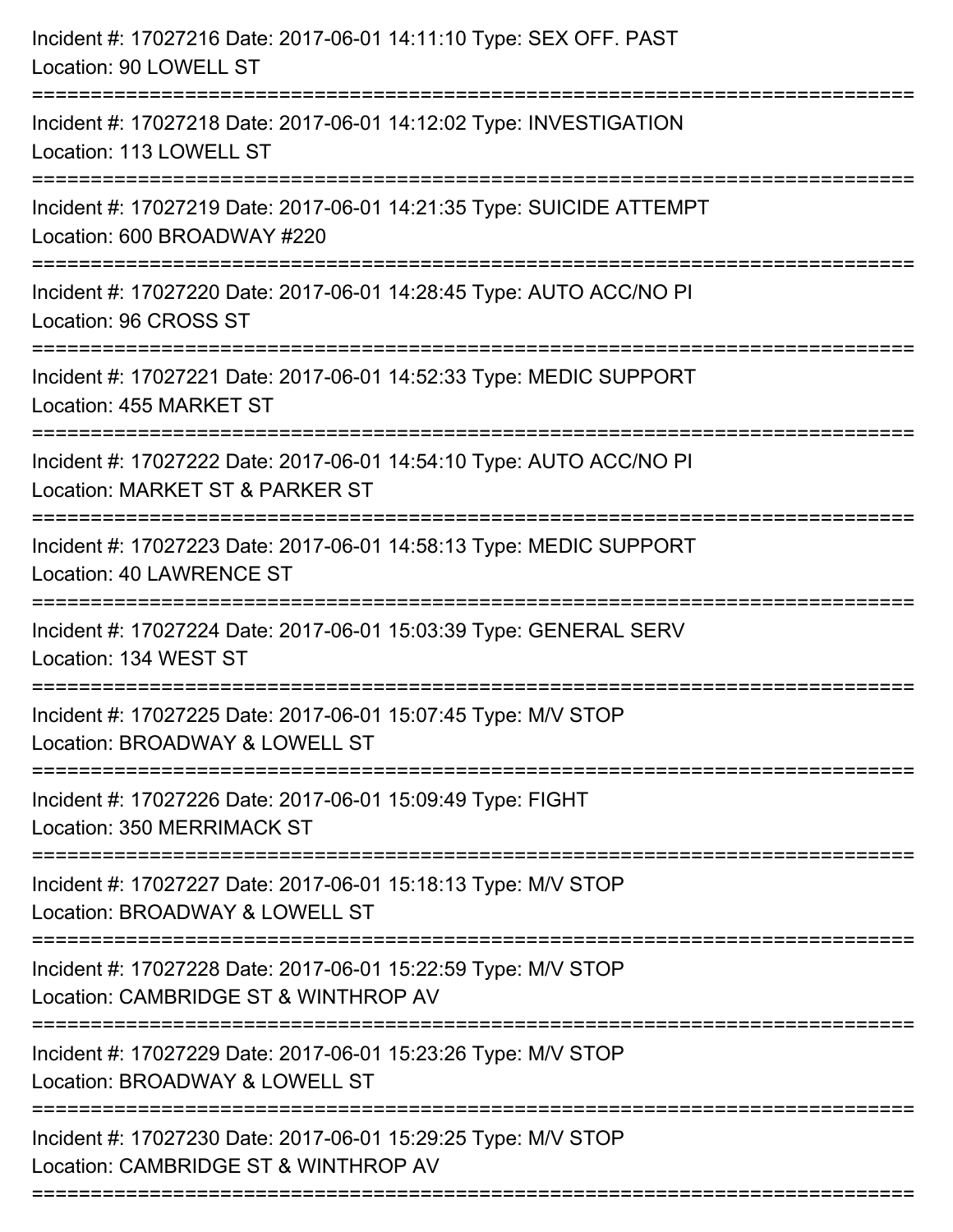Location: 45 FRANKLIN ST =========================================================================== Incident #: 17027232 Date: 2017-06-01 15:35:31 Type: INVESTIGATION Location: 2 RAILROAD ST =========================================================================== Incident #: 17027233 Date: 2017-06-01 15:36:23 Type: M/V STOP Location: 81 DORCHESTER ST =========================================================================== Incident #: 17027234 Date: 2017-06-01 15:38:47 Type: M/V STOP Location: BROADWAY & LOWELL ST =========================================================================== Incident #: 17027235 Date: 2017-06-01 15:42:29 Type: M/V STOP Location: FALMOUTH ST & S UNION ST =========================================================================== Incident #: 17027236 Date: 2017-06-01 15:43:19 Type: M/V STOP Location: 5HY955 / BROADWAY & LOWELL ST =========================================================================== Incident #: 17027237 Date: 2017-06-01 15:50:45 Type: AUTO ACC/NO PI Location: GRAFTON ST & S UNION ST =========================================================================== Incident #: 17027238 Date: 2017-06-01 15:52:11 Type: M/V STOP Location: BOXFORD ST & WINTHROP AV =========================================================================== Incident #: 17027239 Date: 2017-06-01 15:54:03 Type: M/V STOP Location: BROADWAY & VALLEY ST =========================================================================== Incident #: 17027240 Date: 2017-06-01 15:55:54 Type: DISTURBANCE Location: 80 BAILEY ST FL 1 =========================================================================== Incident #: 17027241 Date: 2017-06-01 16:10:56 Type: MEDIC SUPPORT Location: 7 JACKSON ST =========================================================================== Incident #: 17027242 Date: 2017-06-01 16:11:23 Type: DK (DRUNK) Location: LAWRENCE ST & MAPLE ST =========================================================================== Incident #: 17027243 Date: 2017-06-01 16:14:43 Type: M/V STOP Location: BROADWAY & CEDAR ST =========================================================================== Incident #: 17027244 Date: 2017-06-01 16:16:31 Type: M/V STOP Location: BROADWAY & LOWELL ST

===========================================================================

Incident #: 17027245 Date: 2017 06 01 16:19:36 Type: Township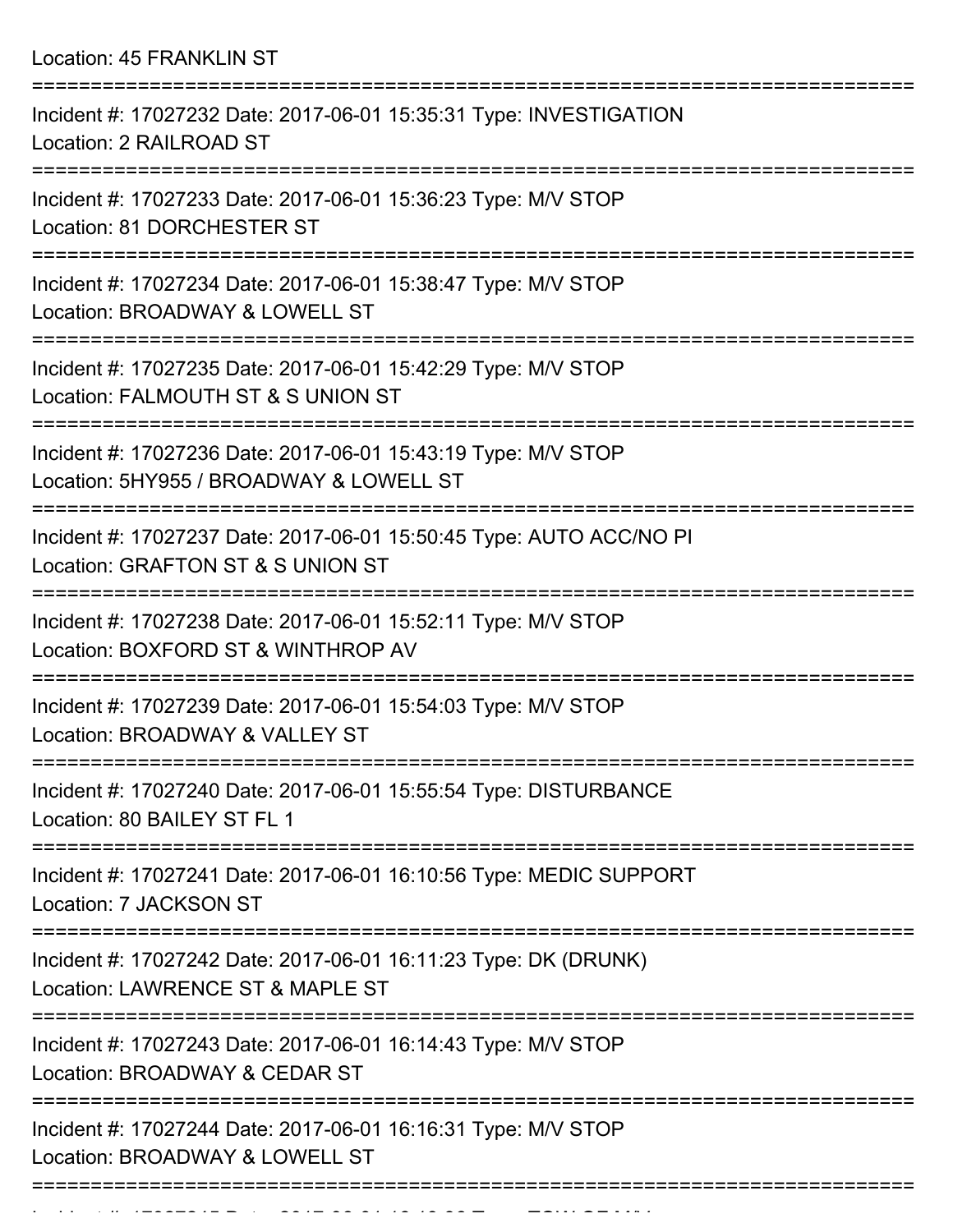Location: SOVERIGN BANK / 555 BROADWAY

| Incident #: 17027246 Date: 2017-06-01 16:28:18 Type: M/V STOP<br>Location: CAMBRIDGE ST & WINTHROP AV   |
|---------------------------------------------------------------------------------------------------------|
| Incident #: 17027247 Date: 2017-06-01 16:32:03 Type: M/V STOP<br>Location: CANAL ST & FRANKLIN ST       |
| Incident #: 17027248 Date: 2017-06-01 16:32:23 Type: AUTO ACC/NO PI<br>Location: 88 JACKSON ST          |
| Incident #: 17027249 Date: 2017-06-01 16:33:31 Type: M/V STOP<br>Location: LEONARD SCHOOL / 60 ALLEN ST |
| Incident #: 17027250 Date: 2017-06-01 16:44:36 Type: MV/BLOCKING<br>Location: 2 RHINE ST                |
| Incident #: 17027251 Date: 2017-06-01 16:54:29 Type: DK (DRUNK)<br>Location: 5 FITZ ST                  |
| Incident #: 17027252 Date: 2017-06-01 16:57:59 Type: NOISE ORD<br>Location: 210 ESSEX ST                |
| Incident #: 17027253 Date: 2017-06-01 17:02:07 Type: ALARM/BURG<br>Location: 380 LOWELL ST              |
| Incident #: 17027254 Date: 2017-06-01 17:05:09 Type: CK WELL BEING<br>Location: 2 MUSEUM SQ #1105       |
| Incident #: 17027255 Date: 2017-06-01 17:12:48 Type: MAL DAMAGE<br>Location: 138 MARGIN ST              |
| Incident #: 17027256 Date: 2017-06-01 17:14:10 Type: B&E/PAST<br>Location: 108 ABBOTT ST #1             |
| Incident #: 17027257 Date: 2017-06-01 17:17:14 Type: MEDIC SUPPORT<br>Location: COMMON ST & NEWBURY ST  |
| Incident #: 17027258 Date: 2017-06-01 17:21:32 Type: M/V STOP<br>Location: MERRIMACK ST & S UNION ST    |
|                                                                                                         |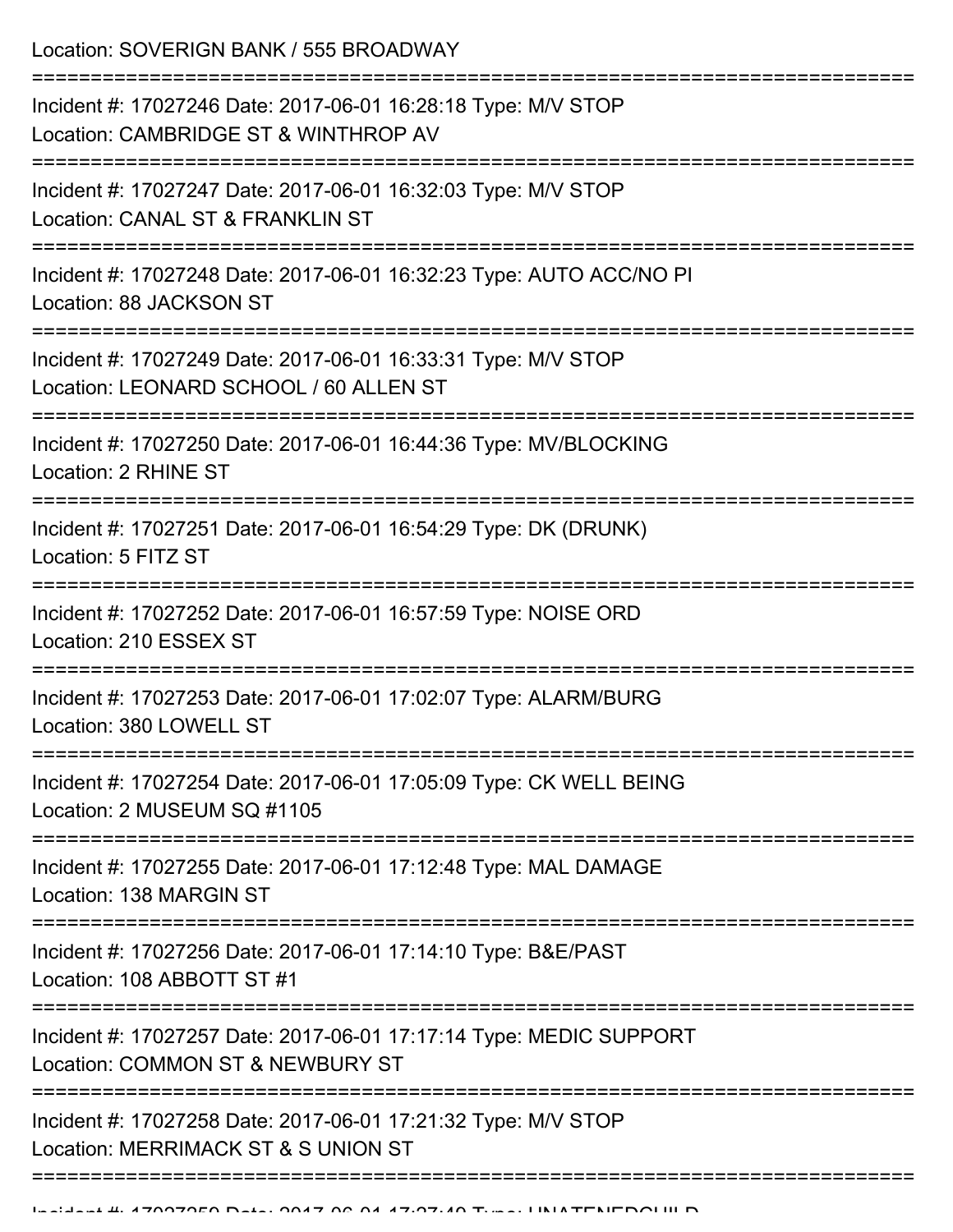| Location: COMMUNITY AV & PROVIDENCE ST                                                               |
|------------------------------------------------------------------------------------------------------|
| Incident #: 17027260 Date: 2017-06-01 17:34:39 Type: AUTO ACC/NO PI<br>Location: 50 BROADWAY         |
| Incident #: 17027261 Date: 2017-06-01 17:37:15 Type: M/V STOP<br>Location: 58 AVON ST                |
| Incident #: 17027262 Date: 2017-06-01 17:40:05 Type: M/V STOP<br>Location: 320 LAWRENCE ST           |
| Incident #: 17027263 Date: 2017-06-01 17:41:33 Type: M/V STOP<br>Location: 24 AVON ST                |
| Incident #: 17027264 Date: 2017-06-01 17:42:15 Type: INVEST CONT<br>Location: 149 MAY ST             |
| Incident #: 17027265 Date: 2017-06-01 17:44:42 Type: M/V STOP<br>Location: AMESBURY ST & LOWELL ST   |
| Incident #: 17027268 Date: 2017-06-01 17:47:56 Type: KEEP PEACE<br>Location: 362 ESSEX ST            |
| Incident #: 17027266 Date: 2017-06-01 17:48:02 Type: M/V STOP<br>Location: ELM ST & NEWBURY ST       |
| Incident #: 17027267 Date: 2017-06-01 17:50:20 Type: M/V STOP<br>Location: BRADFORD ST & FRANKLIN ST |
| Incident #: 17027269 Date: 2017-06-01 17:53:46 Type: M/V STOP<br>Location: 310 BROADWAY              |
| Incident #: 17027270 Date: 2017-06-01 17:55:08 Type: M/V STOP<br>Location: HALL ST & PARK ST         |
| Incident #: 17027272 Date: 2017-06-01 17:56:07 Type: CK WELL BEING<br>Location: 2 MUSEUM SQ #1010    |
| Incident #: 17027271 Date: 2017-06-01 17:57:19 Type: M/V STOP<br><b>Location: CENTRAL BRIDGE</b>     |
| $Jnoidont H. 47007072 Det 0.047 00.04 40.02.47 T_{VDA}$                                              |

Incident #: 17027273 Date: 2017-06-01 18:03:17 Type: M/V STOP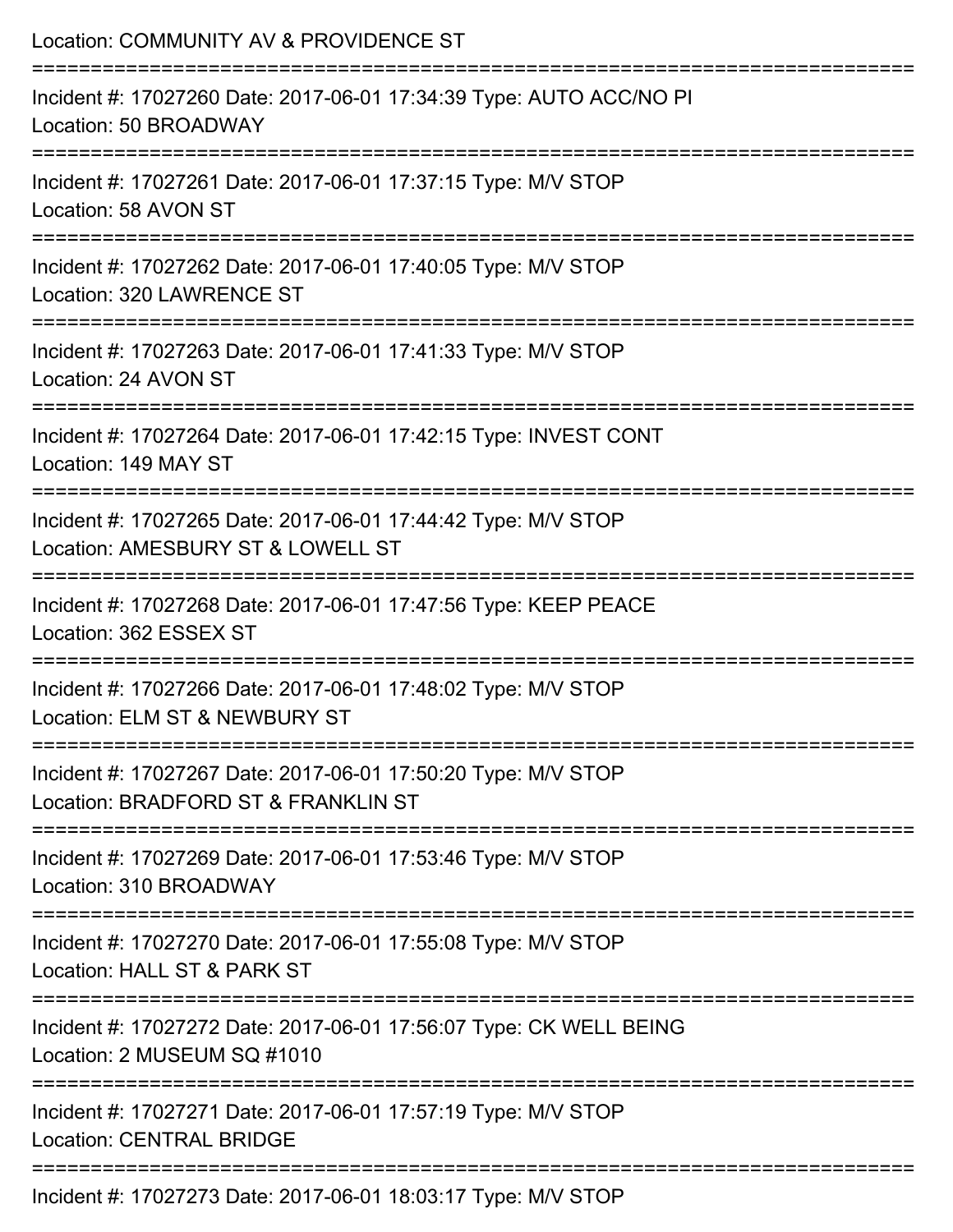| Incident #: 17027275 Date: 2017-06-01 18:03:49 Type: CK WELL BEING<br>Location: 105 HAWTHORNE WAY #219 |
|--------------------------------------------------------------------------------------------------------|
| Incident #: 17027274 Date: 2017-06-01 18:04:06 Type: MEDIC SUPPORT<br>Location: 11 LAWRENCE ST #813    |
| Incident #: 17027278 Date: 2017-06-01 18:04:49 Type: LOST PROPERTY<br>Location: 59 HOLLY ST #2 FL 2    |
| Incident #: 17027276 Date: 2017-06-01 18:07:43 Type: M/V STOP<br>Location: HAVERHILL ST & LAWRENCE ST  |
| Incident #: 17027277 Date: 2017-06-01 18:08:33 Type: M/V STOP<br>Location: 58 E HAVERHILL ST           |
| Incident #: 17027279 Date: 2017-06-01 18:09:42 Type: M/V STOP<br>Location: 90 LOWELL ST                |
| Incident #: 17027280 Date: 2017-06-01 18:12:41 Type: MEDIC SUPPORT<br>Location: 297 HIGH ST FL 1       |
| Incident #: 17027281 Date: 2017-06-01 18:22:43 Type: DOMESTIC/PAST<br>Location: 383 HAVERHILL ST #32   |
| Incident #: 17027282 Date: 2017-06-01 18:24:21 Type: AUTO ACC/NO PI<br>Location: 600 ESSEX ST          |
| Incident #: 17027283 Date: 2017-06-01 18:24:37 Type: B&E/MV/PAST<br>Location: 98 GREENFIELD ST         |
| Incident #: 17027284 Date: 2017-06-01 18:28:22 Type: M/V STOP<br>Location: HAVERHILL ST & NEWBURY ST   |
| Incident #: 17027285 Date: 2017-06-01 18:35:19 Type: SUICIDE ATTEMPT<br>Location: 248 BROADWAY #218    |
| Incident #: 17027286 Date: 2017-06-01 18:38:20 Type: MAN DOWN<br>Location: WALGREENS / 220 S BROADWAY  |
| Incident #: 17027287 Date: 2017-06-01 18:46:50 Type: SUS PERS/MV                                       |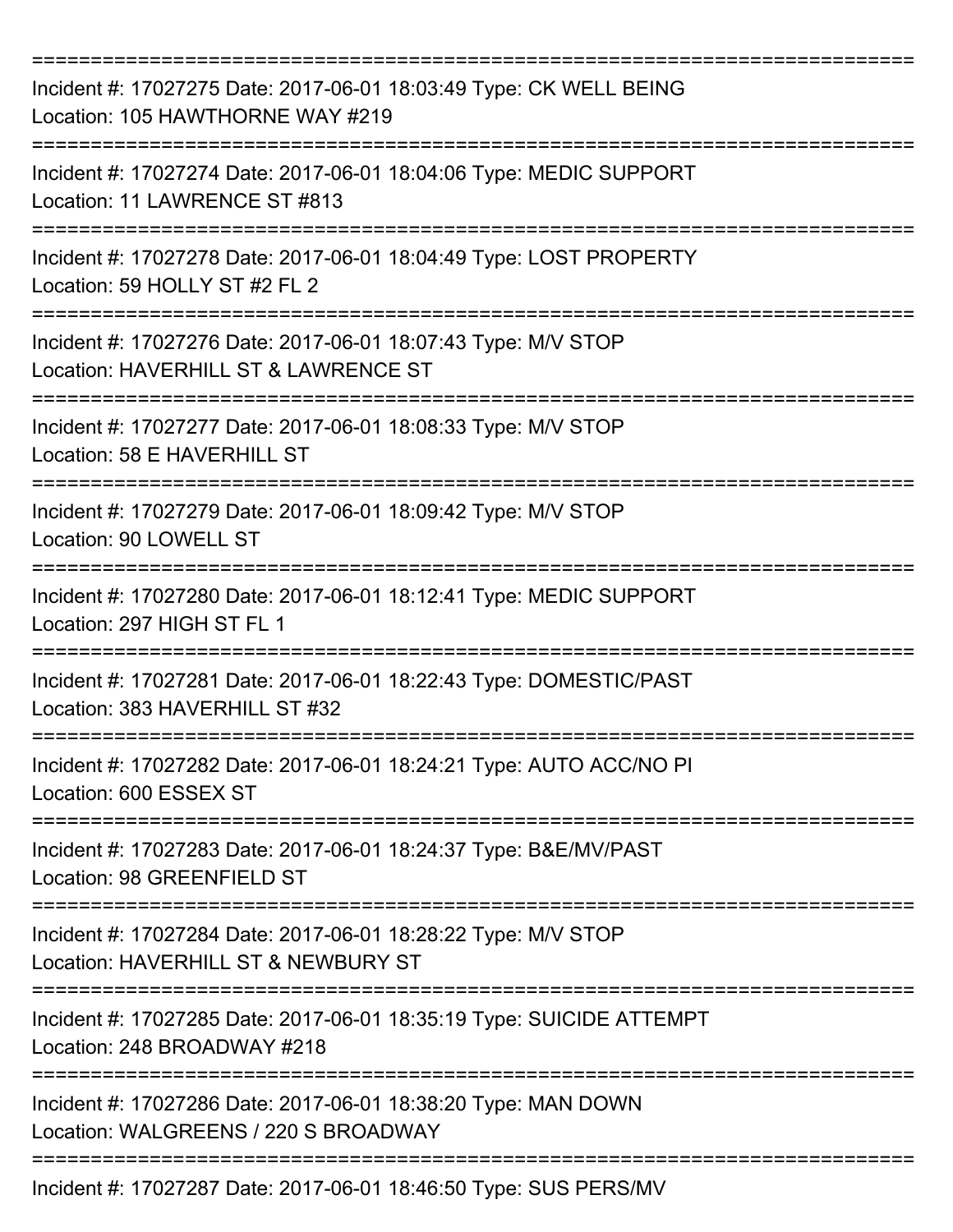| Incident #: 17027288 Date: 2017-06-01 18:58:28 Type: SHOTS FIRED<br>Location: 49 SPRINGFIELD ST FL 2        |
|-------------------------------------------------------------------------------------------------------------|
| Incident #: 17027289 Date: 2017-06-01 19:02:24 Type: INVEST CONT<br>Location: 66 FERRY ST                   |
| Incident #: 17027290 Date: 2017-06-01 19:11:11 Type: ANIMAL COMPL<br>Location: 9 SPRUCE ST                  |
| Incident #: 17027291 Date: 2017-06-01 19:33:56 Type: M/V STOP<br>Location: KINGSTON ST & S BROADWAY         |
| Incident #: 17027292 Date: 2017-06-01 19:35:58 Type: TRESPASSING<br>Location: 15 UNION ST                   |
| Incident #: 17027293 Date: 2017-06-01 19:37:53 Type: FIGHT<br>Location: ALLSTON ST & HIGH ST                |
| Incident #: 17027294 Date: 2017-06-01 19:42:07 Type: LOUD NOISE<br>Location: 13 LAFAYETTE AV<br>=========== |
| Incident #: 17027295 Date: 2017-06-01 19:52:09 Type: INVEST CONT<br>Location: 366 ESSEX ST                  |
| Incident #: 17027296 Date: 2017-06-01 19:57:18 Type: ALARMS<br>Location: 30 LANDSDOWNE CT FL 2              |
| Incident #: 17027297 Date: 2017-06-01 19:59:05 Type: DRUG OVERDOSE<br>Location: 134 WEST ST                 |
| Incident #: 17027298 Date: 2017-06-01 20:05:39 Type: ALARMS<br>Location: 10 BYRON AV                        |
| Incident #: 17027299 Date: 2017-06-01 20:09:52 Type: CK WELL BEING<br>Location: 370 BROADWAY                |
| Incident #: 17027300 Date: 2017-06-01 20:18:25 Type: AUTO ACC/NO PI<br>Location: NEWTON ST & ROWE ST        |
| Incident #: 17027301 Date: 2017-06-01 20:24:38 Type: MV/BLOCKING                                            |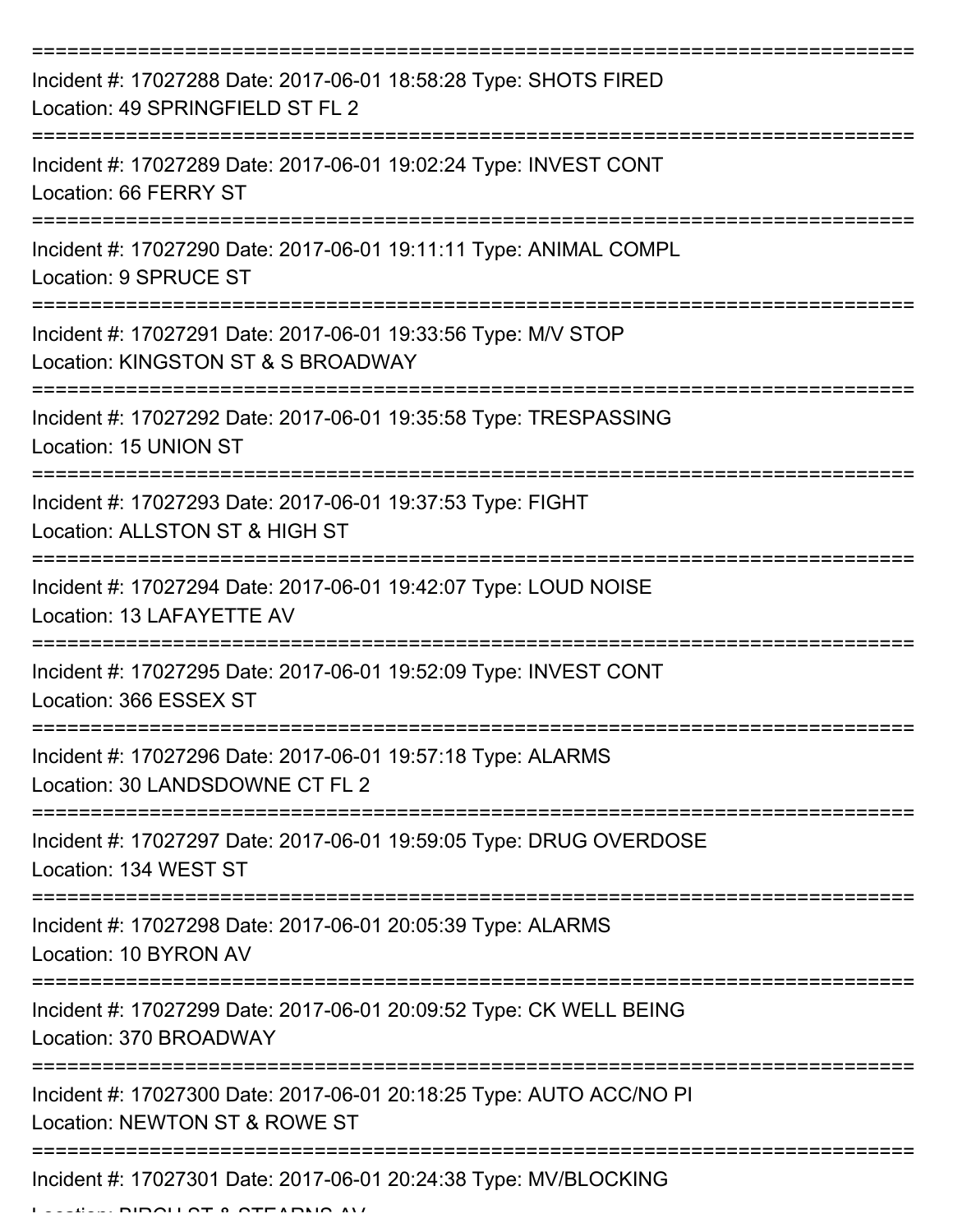| Incident #: 17027302 Date: 2017-06-01 20:39:45 Type: HIT & RUN M/V<br>Location: 153 MAY ST                         |
|--------------------------------------------------------------------------------------------------------------------|
| Incident #: 17027304 Date: 2017-06-01 20:43:01 Type: MEDIC SUPPORT<br>Location: 275 ANDOVER ST #5                  |
| Incident #: 17027305 Date: 2017-06-01 20:43:37 Type: NOISE ORD<br><b>Location: LINCOLN CT</b>                      |
| Incident #: 17027303 Date: 2017-06-01 20:43:56 Type: ASSSIT OTHER PD<br>Location: TACO BELL / 79 WINTHROP AV       |
| Incident #: 17027307 Date: 2017-06-01 20:44:26 Type: LARCENY/PAST<br>Location: 50 TOWER HILL ST                    |
| Incident #: 17027306 Date: 2017-06-01 20:45:16 Type: THREATS<br>Location: LAWRENCE GENERAL HOSPITAL / 1 GENERAL ST |
| Incident #: 17027308 Date: 2017-06-01 20:48:36 Type: LOUD NOISE<br>Location: 21 E HAVERHILL ST                     |
| Incident #: 17027309 Date: 2017-06-01 21:01:17 Type: M/V STOP<br>Location: BROADWAY & WATER ST                     |
| Incident #: 17027310 Date: 2017-06-01 21:10:37 Type: M/V STOP<br>Location: MERRIMACK ST & S BROADWAY               |
| Incident #: 17027312 Date: 2017-06-01 21:17:24 Type: LOUD NOISE<br>Location: HAFFNERS / 69 PARKER ST               |
| Incident #: 17027311 Date: 2017-06-01 21:17:31 Type: WARRANT SERVE<br>Location: CHESTNUT ST & LAWRENCE ST          |
| Incident #: 17027313 Date: 2017-06-01 21:34:52 Type: NOISE ORD<br>Location: BROMFIELD ST & BENNINGTON              |
| Incident #: 17027314 Date: 2017-06-01 21:36:25 Type: DRUG VIO<br>Location: 129 SPRINGFIELD ST                      |
| Incident #: 17027316 Date: 2017-06-01 21:37:28 Type: DOMESTIC/PROG                                                 |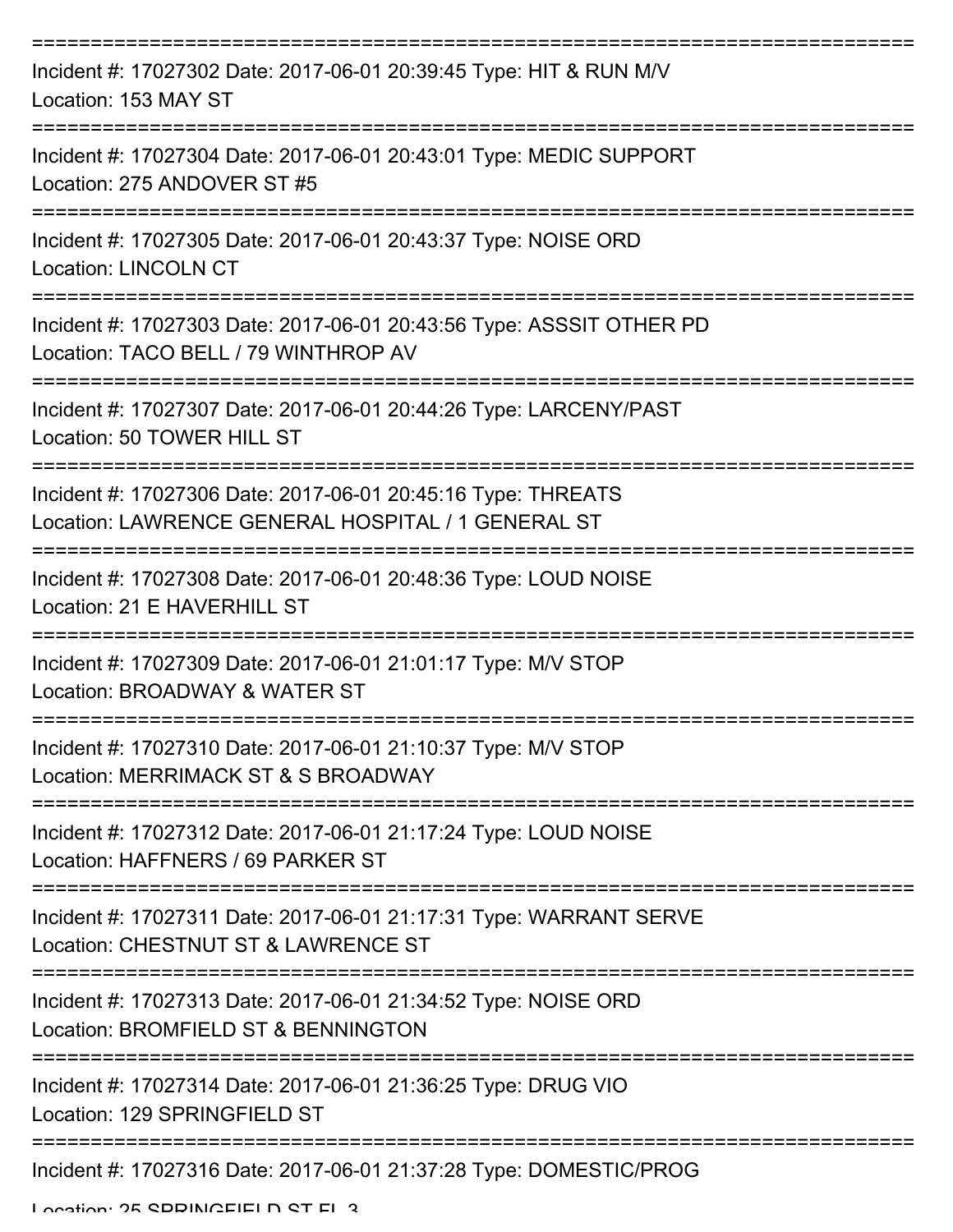| Incident #: 17027315 Date: 2017-06-01 21:38:02 Type: INVEST CONT<br>Location: 19 WINTER ST                       |
|------------------------------------------------------------------------------------------------------------------|
| Incident #: 17027317 Date: 2017-06-01 21:38:37 Type: MV/BLOCKING<br>Location: 37 WHITMAN ST                      |
| Incident #: 17027318 Date: 2017-06-01 21:42:56 Type: SUS PERS/MV<br>Location: 93 GROTON ST<br>------------------ |
| Incident #: 17027319 Date: 2017-06-01 21:44:21 Type: NEIGHBOR PROB<br>Location: 490 HAMPSHIRE ST #314            |
| Incident #: 17027320 Date: 2017-06-01 21:55:24 Type: MEDIC SUPPORT<br>Location: 27 NEWTON ST                     |
| Incident #: 17027321 Date: 2017-06-01 22:01:33 Type: M/V STOP<br>Location: BURKE ST & EVERETT ST                 |
| Incident #: 17027322 Date: 2017-06-01 22:11:09 Type: DISTURBANCE<br>Location: 128 BERNARD AV FL 2                |
| Incident #: 17027323 Date: 2017-06-01 22:13:11 Type: DISORDERLY<br>Location: 77 S UNION ST                       |
| Incident #: 17027324 Date: 2017-06-01 22:33:56 Type: ALARMS<br>Location: HAFFNERS CAR WASH / 330 S BROADWAY      |
| Incident #: 17027325 Date: 2017-06-01 22:36:10 Type: DISTURBANCE<br>Location: 49 SPRINGFIELD ST                  |
| Incident #: 17027326 Date: 2017-06-01 22:37:48 Type: SUS PERS/MV<br>Location: 38 SARGENT ST                      |
| Incident #: 17027327 Date: 2017-06-01 23:02:50 Type: DRUG VIO<br>Location: ALDEN CT & WEST ST                    |
| Incident #: 17027328 Date: 2017-06-01 23:22:57 Type: M/V STOP<br>Location: BROADWAY & LOWELL ST                  |
| Incident #: 17027329 Date: 2017-06-01 23:33:31 Type: DISTURBANCE<br>Location: AMESBURY ST & COMMON ST            |